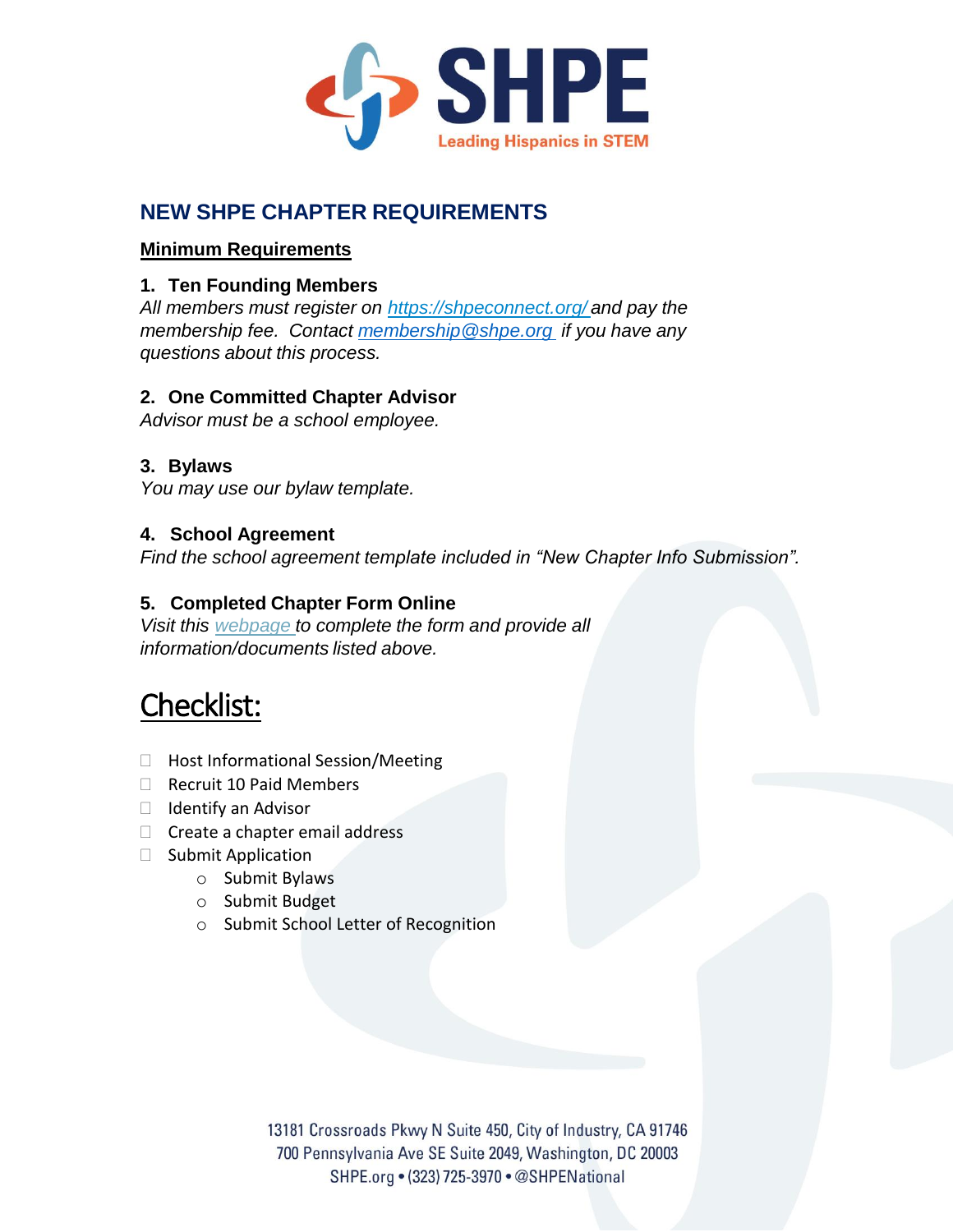## Submit 10 Paid Members + Advisor Info:

#### Advisor

| Firet<br>Name | Last Name | ID<br>Member | 'Role<br>Title, | ∟mail |
|---------------|-----------|--------------|-----------------|-------|
|               |           |              |                 |       |

#### 10 Paid Members

| <b>First Name</b> | <b>Last Name</b> | Member ID | Region | Email |
|-------------------|------------------|-----------|--------|-------|
|                   |                  |           |        |       |
|                   |                  |           |        |       |
|                   |                  |           |        |       |
|                   |                  |           |        |       |
|                   |                  |           |        |       |
|                   |                  |           |        |       |
|                   |                  |           |        |       |
|                   |                  |           |        |       |
|                   |                  |           |        |       |
|                   |                  |           |        |       |

#### **Officers**

| <b>First Name</b> | Last Name | Member ID | Region | Email |
|-------------------|-----------|-----------|--------|-------|
|                   |           |           |        |       |
|                   |           |           |        |       |
|                   |           |           |        |       |
|                   |           |           |        |       |

Submit t[o membership@shpe.org](mailto:membership@shpe.org)

*Note: Professional Chapter applications need not include an advisor.*

13181 Crossroads Pkwy N Suite 450, City of Industry, CA 91746 700 Pennsylvania Ave SE Suite 2049, Washington, DC 20003 SHPE.org • (323) 725-3970 • @SHPENational